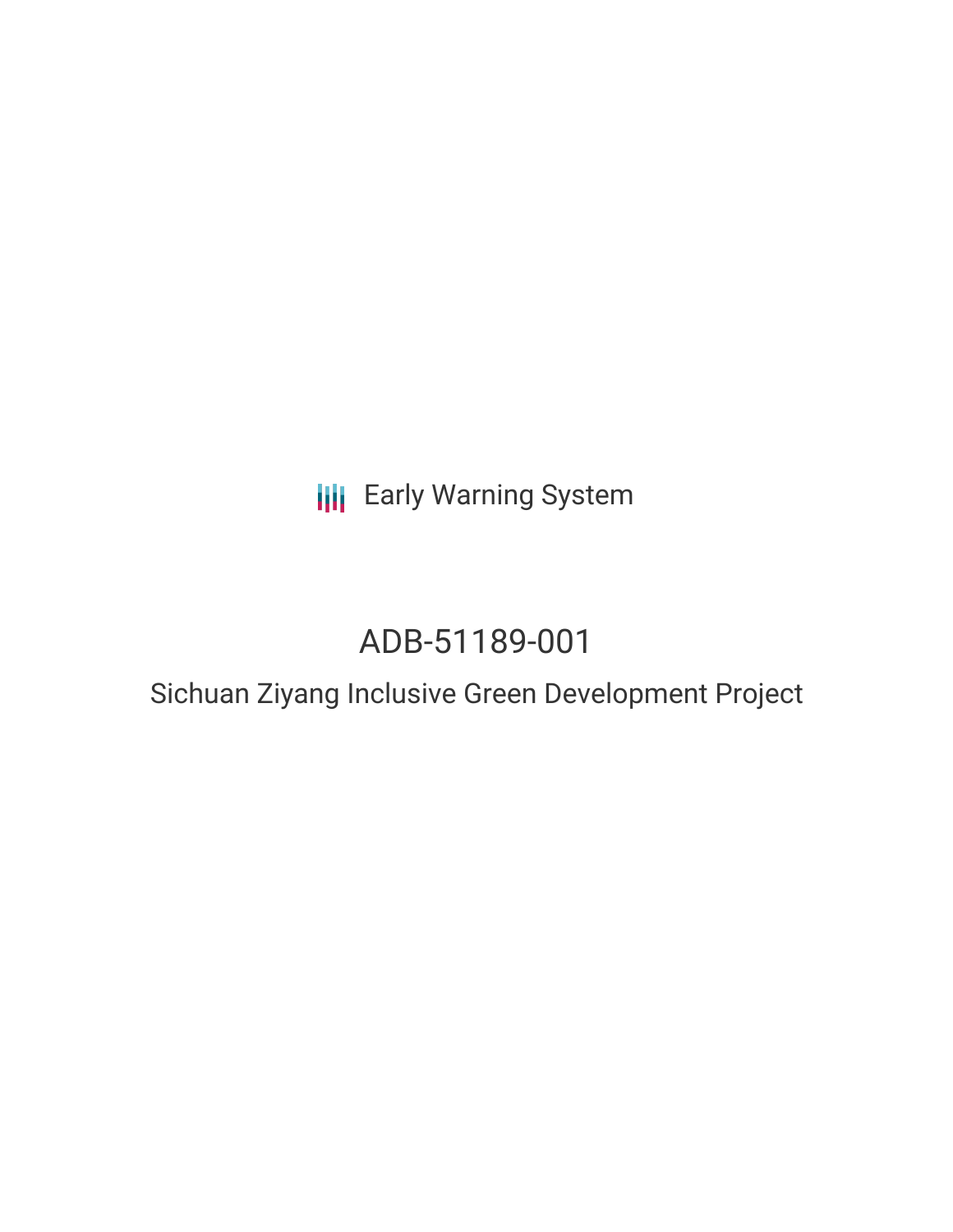

### **Quick Facts**

| <b>Countries</b>               | China                                                      |
|--------------------------------|------------------------------------------------------------|
| <b>Specific Location</b>       | Nation-wide, Ziyang Shi                                    |
| <b>Financial Institutions</b>  | Asian Development Bank (ADB)                               |
| <b>Status</b>                  | Approved                                                   |
| <b>Bank Risk Rating</b>        | A                                                          |
| <b>Voting Date</b>             | 2018-12-13                                                 |
| <b>Borrower</b>                | People's Republic of China                                 |
| <b>Sectors</b>                 | Education and Health, Infrastructure, Water and Sanitation |
| <b>Investment Type(s)</b>      | Loan                                                       |
| <b>Investment Amount (USD)</b> | \$200.00 million                                           |
| <b>Loan Amount (USD)</b>       | \$200.00 million                                           |
| <b>Project Cost (USD)</b>      | \$413.54 million                                           |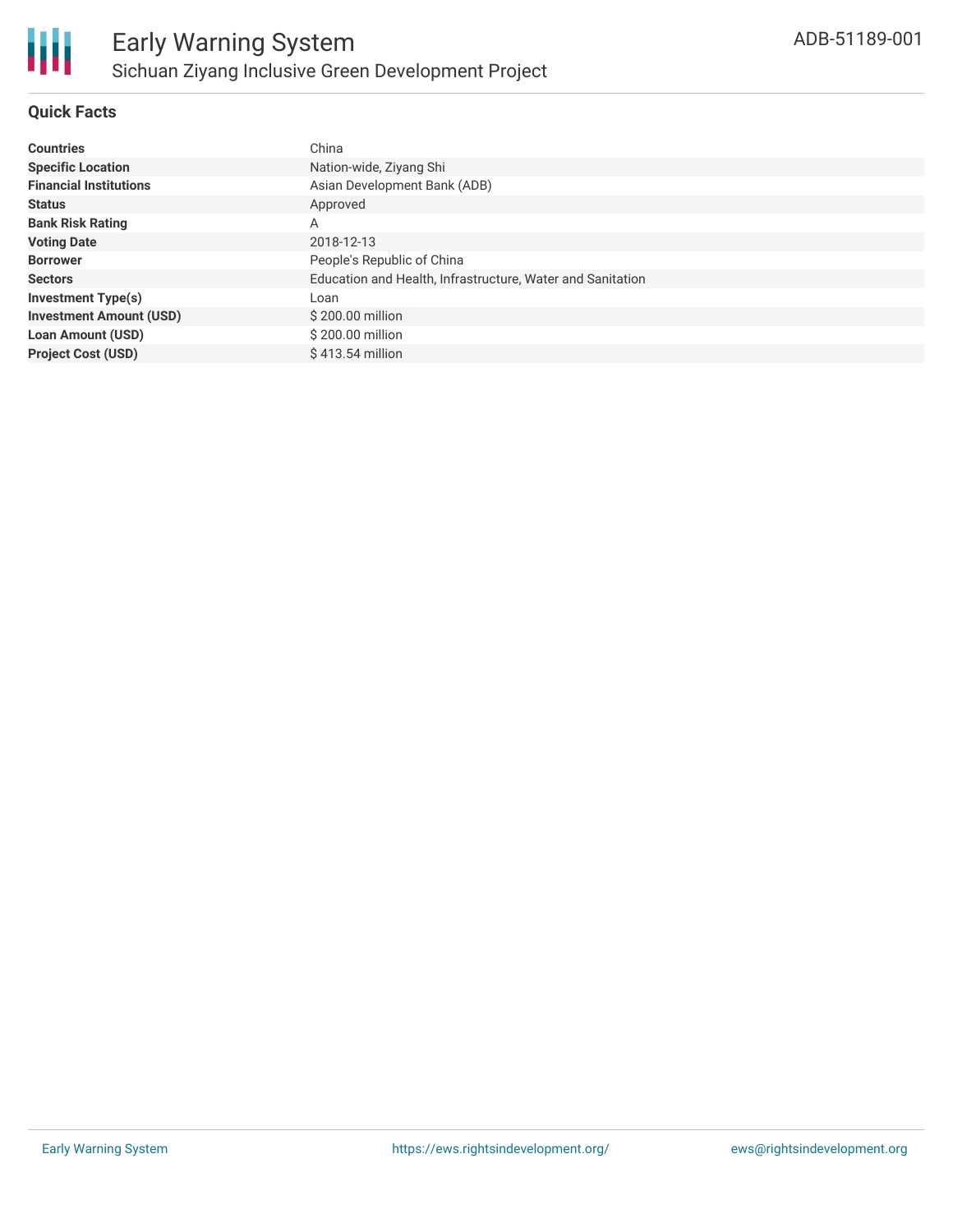

### **Project Description**

According to the bank document, the project seeks to support the achievement of the sustainable economic growth in the Yangtze River Economic Belt and the outcome will be the improvement of the economic and environmental conditions in Ziyang and the Sichuan Ziyang High Technology Development Zone (SZHTDZ).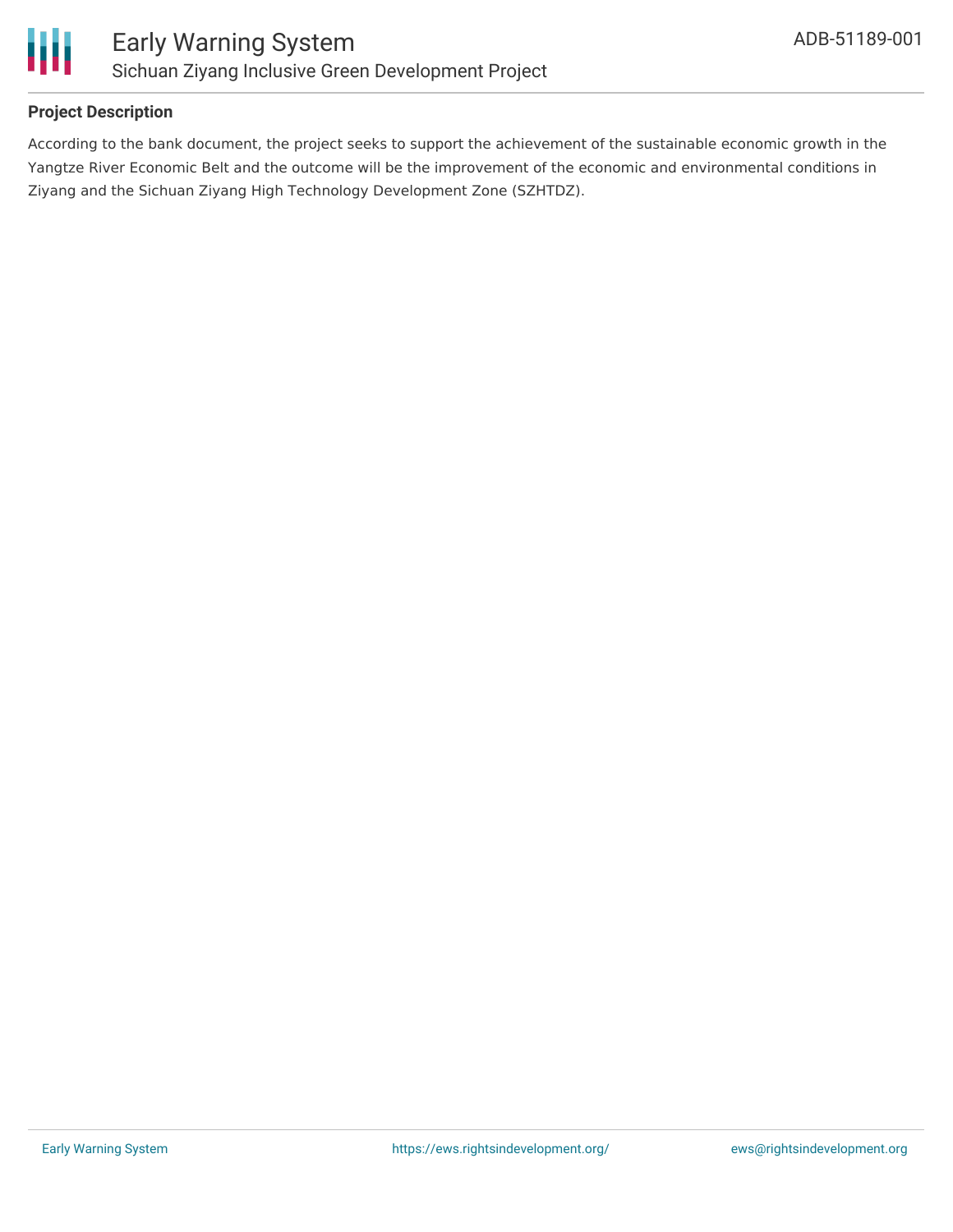

#### **Investment Description**

Asian Development Bank (ADB)

#### **Loan 3766-PRC: Sichuan Ziyang Inclusive Green Development Project (ADB)** US\$ 200.00 million

**Counterpart** US\$ 213.54 million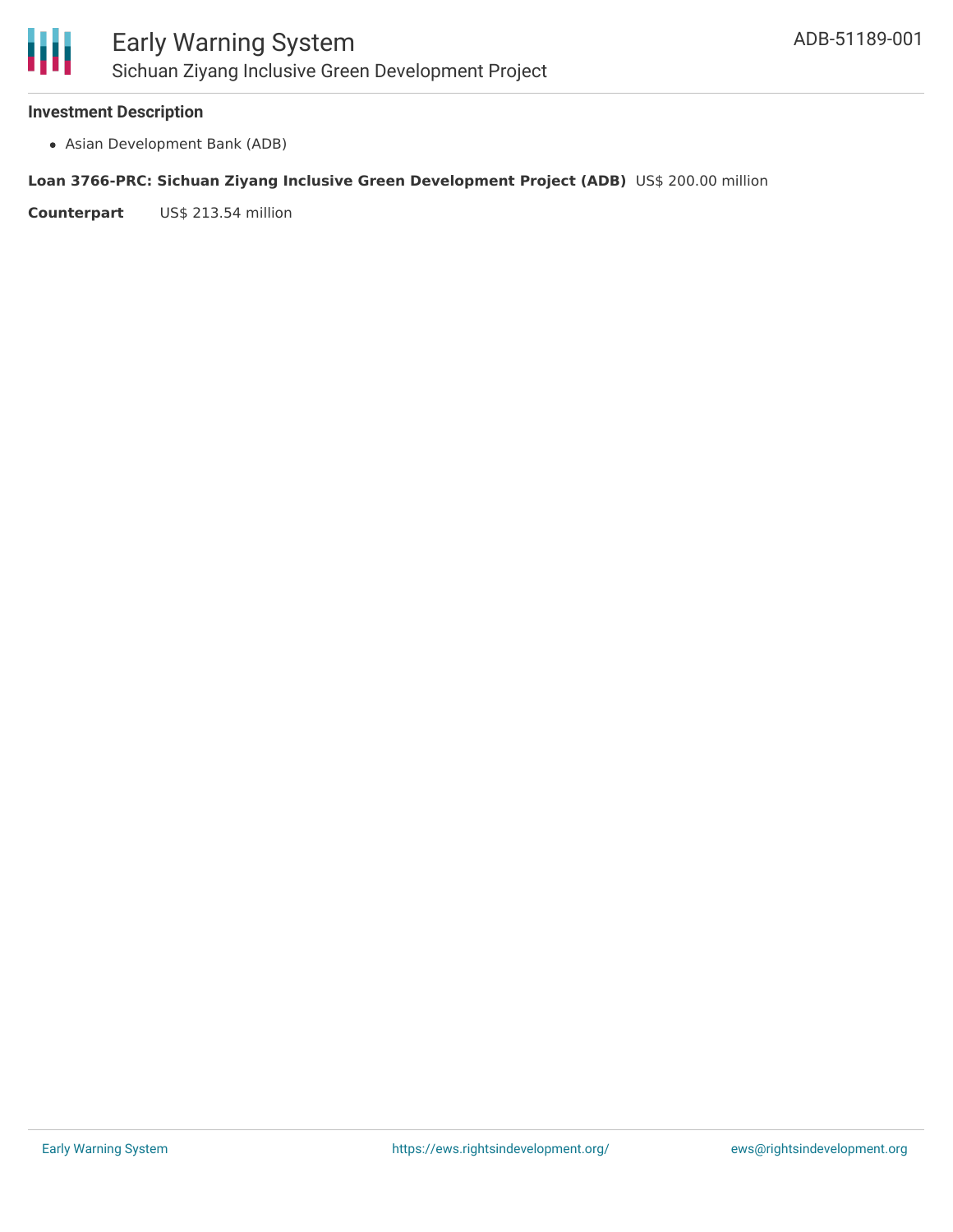#### **Contact Information**

**Responsible ADB Division** Environment, Natural Resources & Agriculture Division, EARD

**Executing Agencies**

**Ziyang Municipal Government**

Email: [GZWLGCSY@163.COM](mailto:GZWLGCSY@163.COM)

Address: No.1 Guangchang Road, Ziyang, Sichuan, PRC

#### **ACCOUNTABILITY MECHANISM OF ADB**

The Accountability Mechanism is an independent complaint mechanism and fact-finding body for people who believe they are likely to be, or have been, adversely affected by an Asian Development Bank-financed project. If you submit a complaint to the Accountability Mechanism, they may investigate to assess whether the Asian Development Bank is following its own policies and procedures for preventing harm to people or the environment. You can learn more about the Accountability Mechanism and how to file a complaint at: http://www.adb.org/site/accountability-mechanism/main